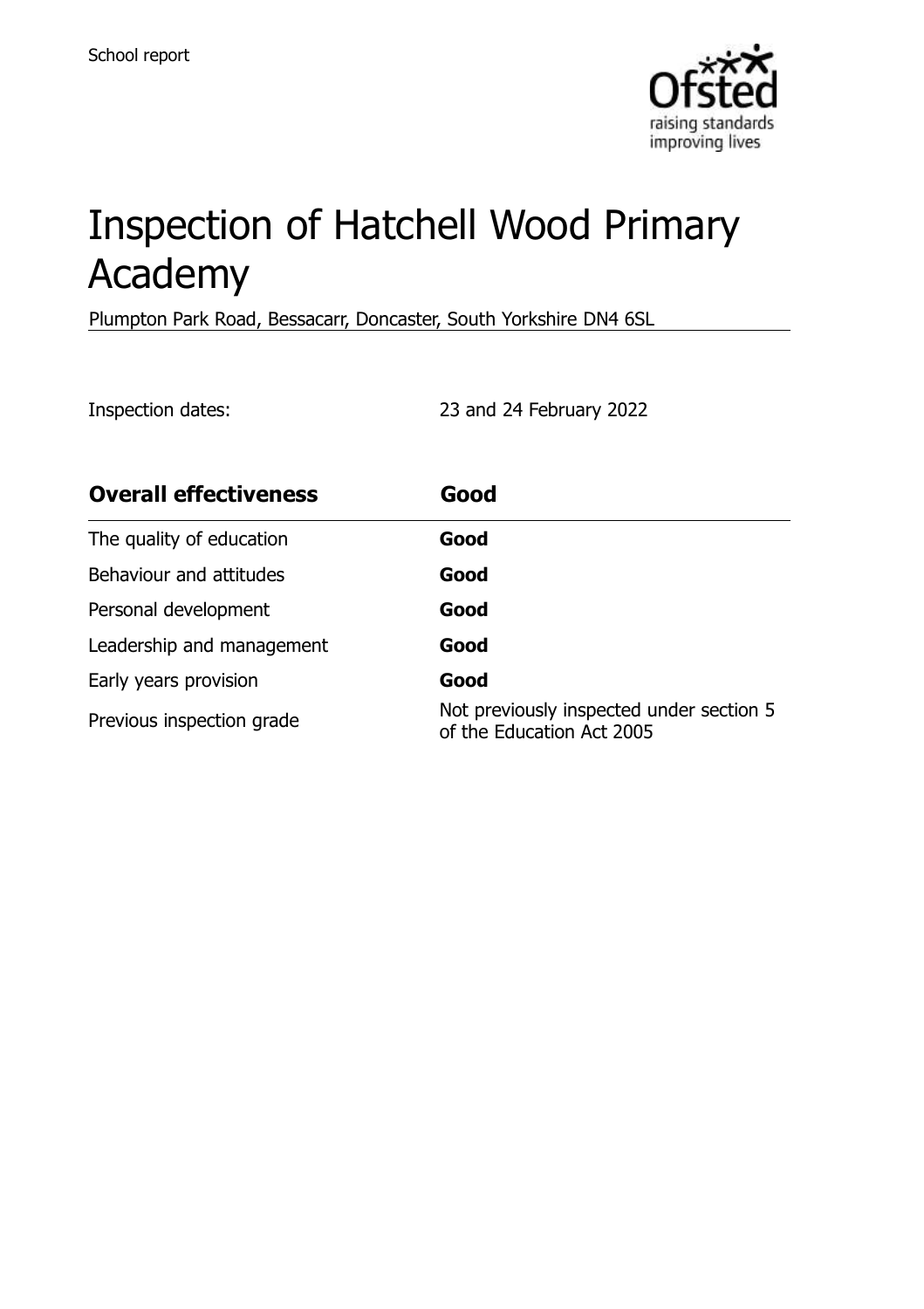

## **What is it like to attend this school?**

This school is rightly proud of the caring and nurturing environment it provides for its pupils. Pupils talk with enthusiasm about the 'embrace' curriculum that includes a wide range of experiences that promote pupils' personal development, including Forest School and 'smart seven' skills. Leaders are ambitious in what they believe all pupils can achieve. Pupils blossom under these expectations.

Leaders ensure that pupils learn about respect, tolerance and diversity. Pupils are confident to talk about how they should treat each other and this is reflected in their behaviour. Positive relationships between pupils and staff are clearly evident. Pupils trust that staff care about their well-being and value their opinions. They are confident that bullying is rare and that members of staff treat any reports very seriously. One pupil said, 'If something's wrong, it matters'.

Leaders value the importance of mental health and well-being. This is evident in conversations with both pupils and staff. Staff feel valued and well supported by leaders with regard to workload. They describe it a 'special community to be part of'. Older pupils value the role of 'well-being champions'. They are trained to help pupils play well together. These champions also fundraise to purchase resources that will benefit the school community.

#### **What does the school do well and what does it need to do better?**

Leaders have prioritised early reading, and teaching staff are well trained in this area. Leaders have ensured that the books pupils take home carefully match the sounds they have learned. Early readers are well supported by staff to ensure that they keep up and do not fall behind. Leaders are embedding a love of reading across the school. Pupils in all year groups enjoy 'book talk' lessons where they engage with a wide variety of genres. Pupils are keen to talk about what they are reading for pleasure and their favourite kinds of books.

In other subjects, leaders have thought carefully about what they want pupils to learn. The curriculum is ambitious and planned logically from Reception to Year 6 so that pupils' understanding can build over time. For instance, in Reception, children learn about materials being magnetic, preparing them for science in key stage 1. Teachers are delivering this challenging curriculum in lessons with a focus on pupils' vocabulary and language. Staff have high expectations for all pupils. For example, in Reception, teachers insist that children speak in full sentences and encourage ambitious vocabulary. However, sometimes, teachers do not regularly check what all pupils know. This means that gaps in knowledge and misconceptions are not always addressed quickly enough.

Pupils with special educational needs and/or disabilities (SEND) are supported in lessons to access the curriculum. Leaders identify pupils with social, emotional and mental health needs quickly. They then put comprehensive support in place to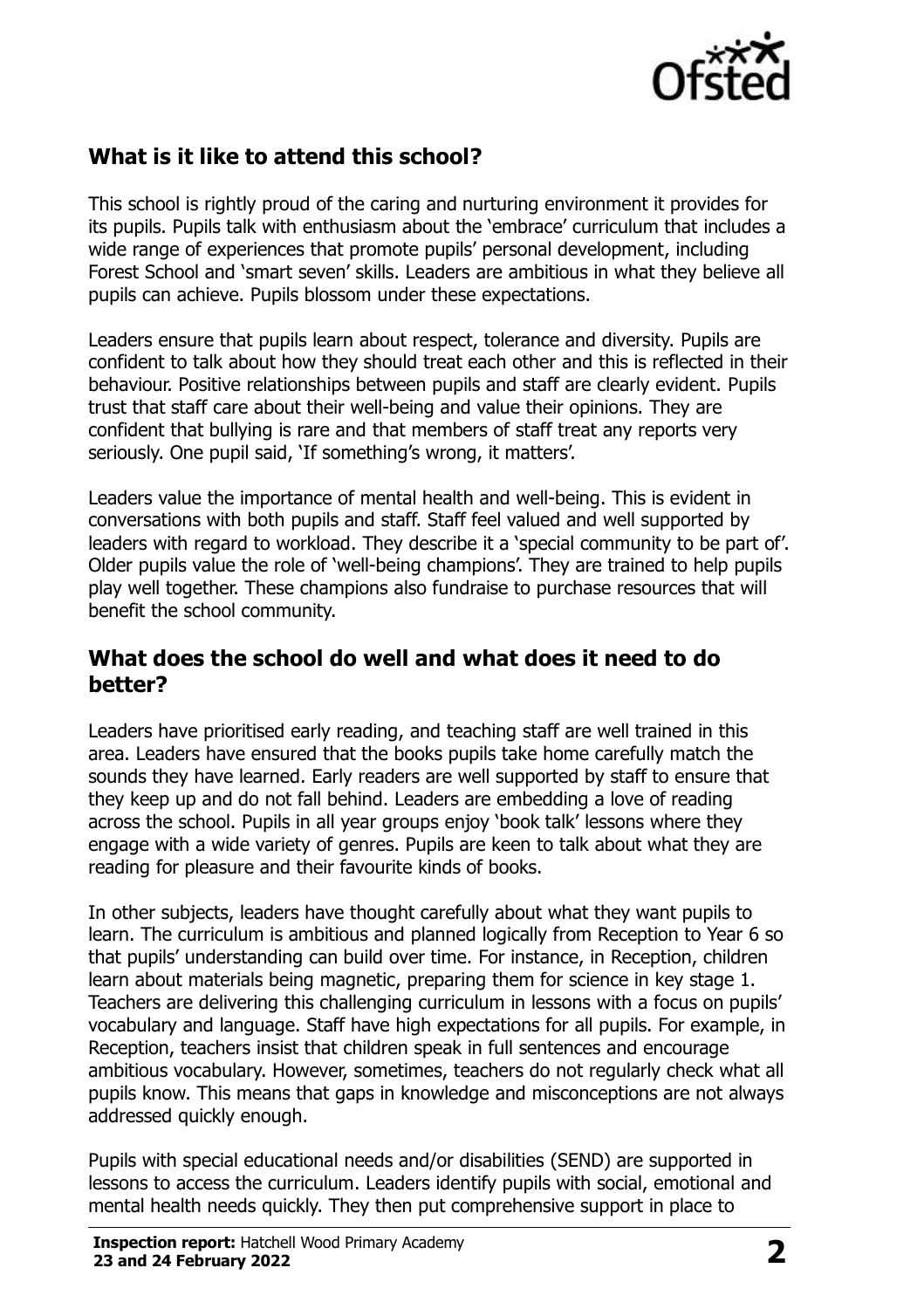

ensure that these pupils can access the curriculum effectively. Leaders are in the process of broadening their identification of a wider range of learning needs.

Pupils' behaviour is calm and orderly around school. They play well together and show respect for each other. Staff use a praise system to recognise positive behaviour and attitudes. Each week, staff reward pupils who have demonstrated particular 'smart seven' skills. Pupils with SEND are given individual support to help them manage their emotions and behaviour. These pupils speak positively about how this helps them to make good choices.

Leaders' commitment to the personal development of pupils is a considerable strength of the school. Leaders have planned what pupils will learn that goes beyond what is outlined in the national curriculum for relationships education, so that pupils are well informed about important issues. Pupils enjoy the 'big debate' where they consider their own and others' opinions on complex issues, including politics and ethics. They engage in challenging topics in a responsible manner. Pupils talks articulately about discrimination and equality. They understand how these concepts apply to their lives and why they are important.

# **Safeguarding**

The arrangements for safeguarding are effective.

Safeguarding issues thread through the curriculum. For example, staff use the online safety curriculum to teach pupils how to keep themselves safe in a range of digital settings. Pupils can talk sensibly about the risks online and how to avoid them.

Leaders increased the number of safeguarding trained staff during lockdown. This large team tracks vulnerable pupils closely. In addition, leaders work well with colleagues from external agencies and provide targeted support to some families. Staff are clear on how to identify pupils who may be at risk. There are robust systems in place for them to report those concerns.

## **What does the school need to do to improve?**

#### **(Information for the school and appropriate authority)**

■ In some lessons, teachers are not systematically checking what all pupils know. This means that gaps and misconceptions are not always identified quickly. Leaders should ensure that, in lessons, teachers are regularly checking what all pupils have learned.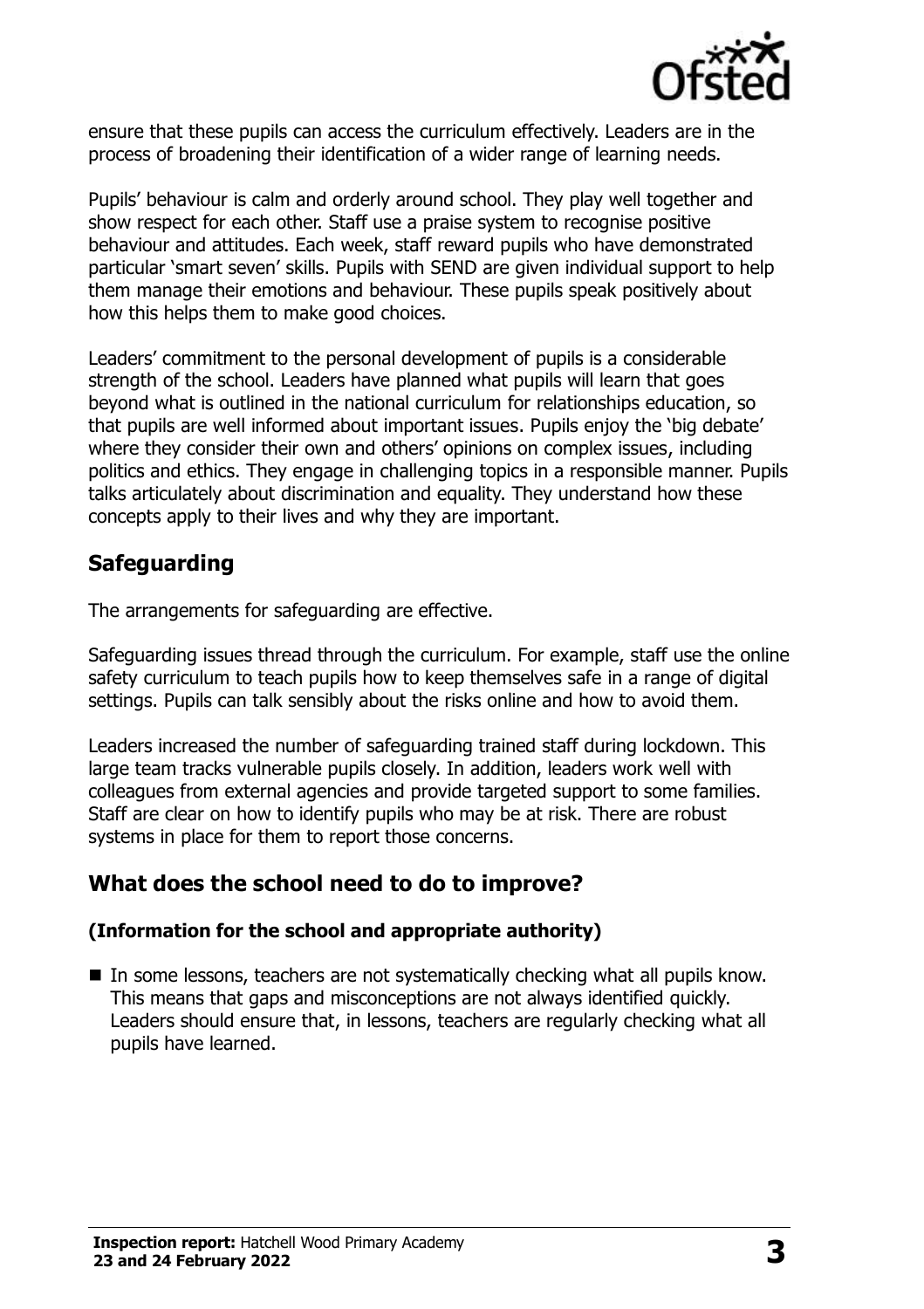

### **How can I feed back my views?**

You can use [Ofsted Parent View](http://parentview.ofsted.gov.uk/) to give Ofsted your opinion on your child's school, or to find out what other parents and carers think. We use information from Ofsted Parent View when deciding which schools to inspect, when to inspect them and as part of their inspection.

The Department for Education has further [guidance](http://www.gov.uk/complain-about-school) on how to complain about a school.

If you are the school and you are not happy with the inspection or the report, you can [complain to Ofsted.](http://www.gov.uk/complain-ofsted-report)

#### **Further information**

You can search for [published performance information](http://www.compare-school-performance.service.gov.uk/) about the school.

In the report, ['disadvantaged pupils'](http://www.gov.uk/guidance/pupil-premium-information-for-schools-and-alternative-provision-settings) refers to those pupils who attract government pupil premium funding: pupils claiming free school meals at any point in the last six years and pupils in care or who left care through adoption or another formal route.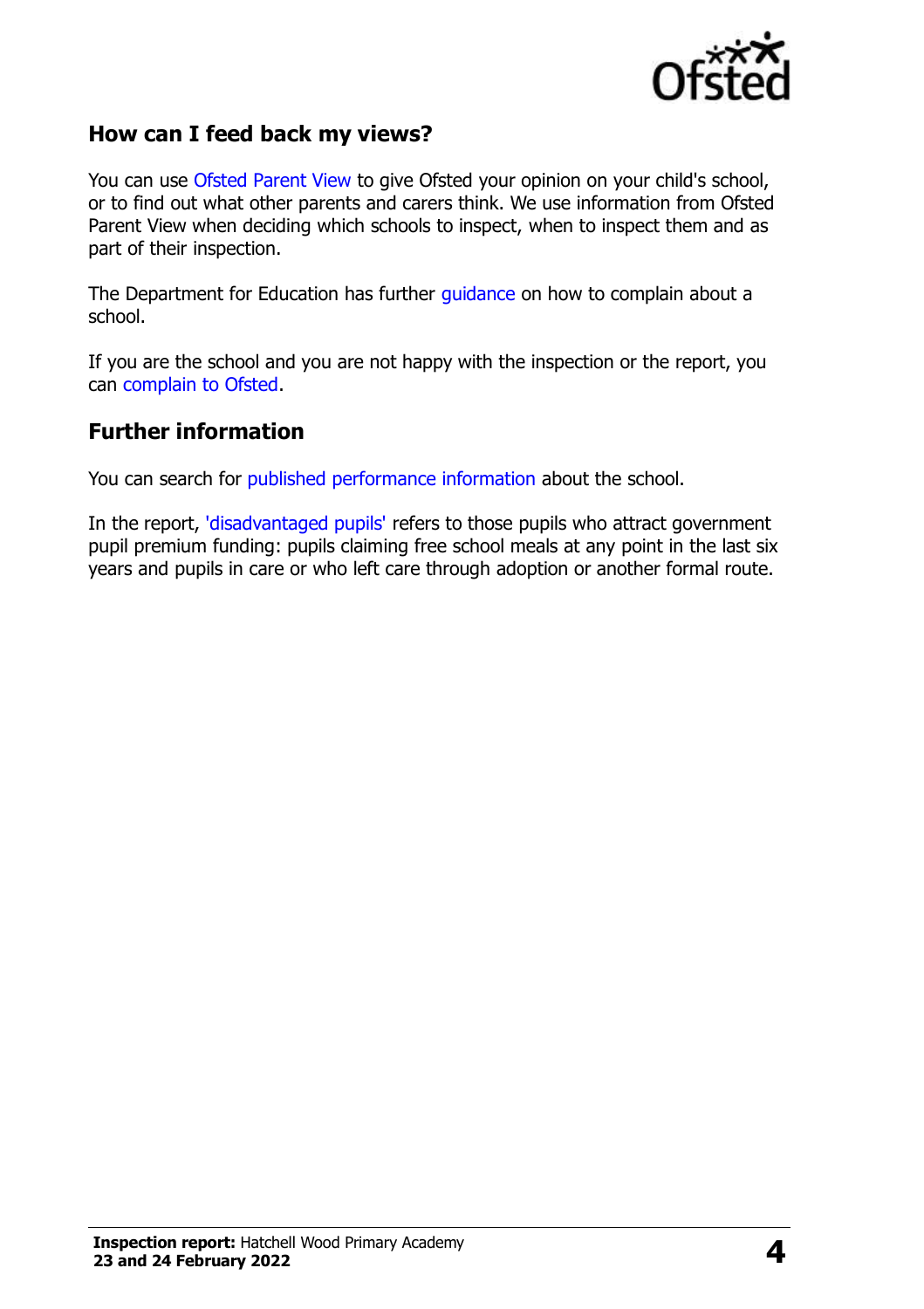

## **School details**

| Unique reference number             | 145080                   |
|-------------------------------------|--------------------------|
| <b>Local authority</b>              | Doncaster                |
| <b>Inspection number</b>            | 10212087                 |
| <b>Type of school</b>               | Primary                  |
| <b>School category</b>              | Academy converter        |
| Age range of pupils                 | $4$ to $11$              |
| <b>Gender of pupils</b>             | Mixed                    |
| Number of pupils on the school roll | 402                      |
| <b>Appropriate authority</b>        | Board of trustees        |
| <b>Chair of trust</b>               | Peter Haynes             |
| <b>Headteacher</b>                  | Jeremy Harris            |
| Website                             | www.hatchellwood.com     |
| Date of previous inspection         | Not previously inspected |

# **Information about this school**

- The school is a larger than average-sized primary school. The number on roll has increased since the previous inspection.
- The school does not use any alternative provision.
- The school runs a breakfast and after-school club on site.

# **Information about this inspection**

The inspector(s) carried out this inspection under section 5 of the Education Act 2005.

- This was the first routine inspection the school received since the COVID-19 pandemic began. Inspectors discussed the impact of the pandemic with school leaders and have taken that into account in their evaluation.
- Inspectors carried out deep dives in these subjects: reading, mathematics, physical education and science. For each of the deep dives, inspectors spoke to subject leaders, looked at curriculum plans, visited a sample of lessons, spoke to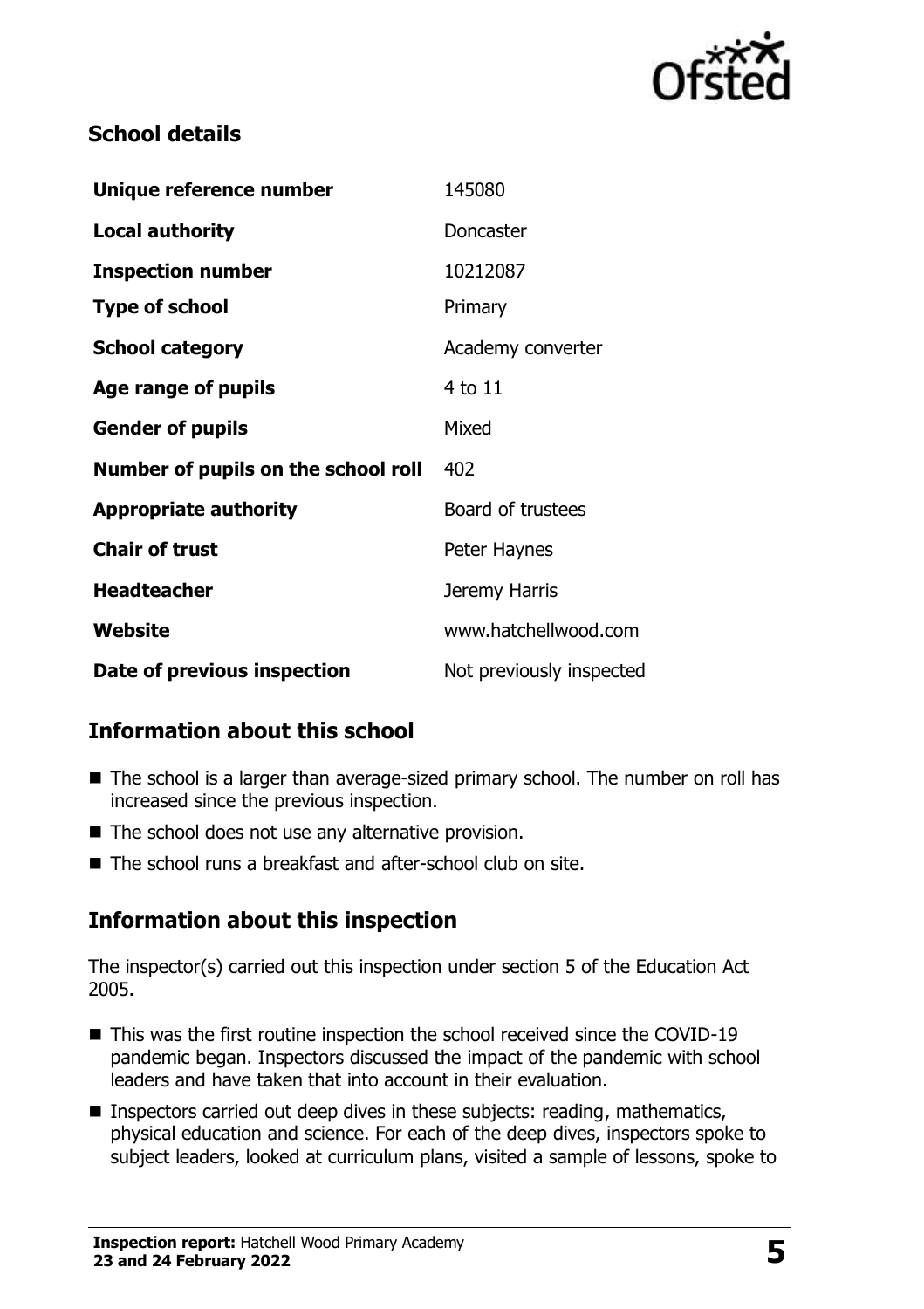

teachers, spoke to pupils about their learning and looked at samples of pupils' work.

- Inspectors met with a range of leaders. They met with the chief executive officer of the trust. They also met with representatives from the local governing body, including the chair and the vice chair.
- Inspectors met with leaders responsible for safeguarding. They scrutinised documentation and checked logs of actions the school has taken to keep pupils safe. The single central record was checked. Inspectors spoke with a wide range of staff and pupils regarding safeguarding procedures.
- Inspectors met with leaders responsible for personal, social and health education and the school's embrace curriculum.
- An inspector visited breakfast club and spoke with staff and pupils.
- The inspection team scrutinised a wide range of documentation, including the school's website, minutes of governors' meetings, the school's self-evaluation and improvement plans, external reviews, personal, social and health education curriculum planning and records of bullying, behaviour incidents and suspensions.
- Inspectors considered the 37 free-text responses to the Parent View online questionnaire and spoke to parents on site.

#### **Inspection team**

| Katherine Spurr, lead inspector | Her Majesty's Inspector |
|---------------------------------|-------------------------|
| Liam Colclough                  | Her Majesty's Inspector |
| Jane Nolan                      | Ofsted Inspector        |